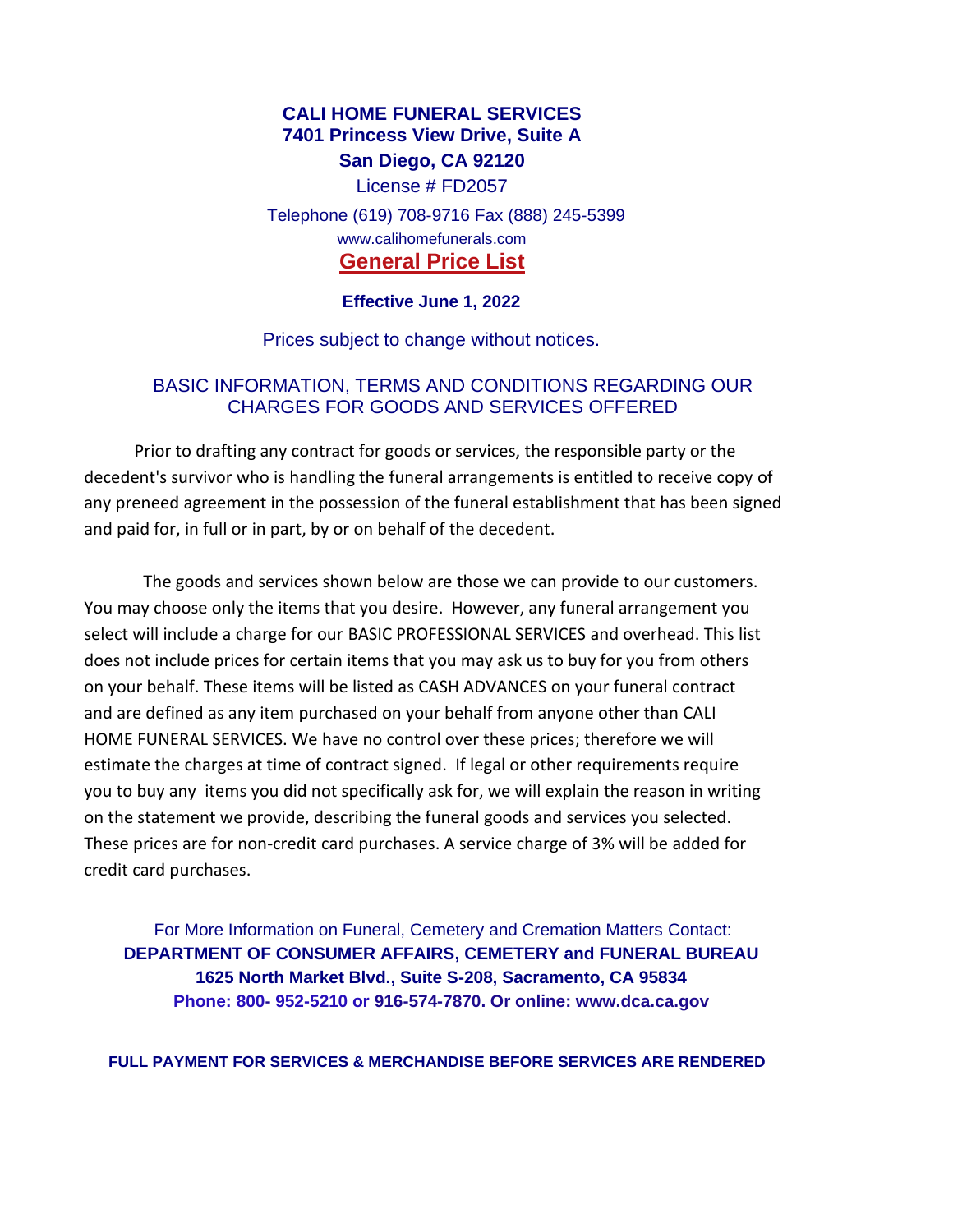*Item Description Amount*

**1. BASIC PROFESSIONAL SERVICES.**

| - Basic Professional Services of Funeral Director and Staff                                                                                                                                                                                                                                                                                                                                                                                                                                                                                                                                                                                                                                                                                                                                                                                                                                                                                                              | \$995.00             |
|--------------------------------------------------------------------------------------------------------------------------------------------------------------------------------------------------------------------------------------------------------------------------------------------------------------------------------------------------------------------------------------------------------------------------------------------------------------------------------------------------------------------------------------------------------------------------------------------------------------------------------------------------------------------------------------------------------------------------------------------------------------------------------------------------------------------------------------------------------------------------------------------------------------------------------------------------------------------------|----------------------|
| Our fee for our professional services of funeral director and staff includes, but is not limited to, staff to respond to<br>initial request for service; arrangement conference with family or responsible party; preparation and filing of<br>necessary certificates and permits; recording of vital statistics; preparation and placement of obituary notices.<br>preparation of services; and coordinating service plans with cemetery, crematory, common carrier, clergy and/or<br>other parties involved in the final disposition of the deceased. Also included in this charge are our overhead<br>expenses relative to our facility, such as insurance, maintenance and utility expenses, secretarial and<br>administrative costs, taxes, licenses, equipment and inventory expenses. This fee for our services and overhead<br>will be added to the total cost of the funeral arrangements you select. (This fee is already included in our<br>Special Package.) |                      |
| 2. PROFESSIONAL SERVICES (CARE OR PREPARATION OF THE BODY)                                                                                                                                                                                                                                                                                                                                                                                                                                                                                                                                                                                                                                                                                                                                                                                                                                                                                                               |                      |
| - Ceremonial washing the body ritual body washing<br>Ritual body washing -limited to 2 family members only                                                                                                                                                                                                                                                                                                                                                                                                                                                                                                                                                                                                                                                                                                                                                                                                                                                               | \$600.00             |
| - Dressing and Cosmetology                                                                                                                                                                                                                                                                                                                                                                                                                                                                                                                                                                                                                                                                                                                                                                                                                                                                                                                                               | \$250.00             |
| Additional procedures for embalming following an autopsy or donation. \$120.00                                                                                                                                                                                                                                                                                                                                                                                                                                                                                                                                                                                                                                                                                                                                                                                                                                                                                           | \$595.00             |
| - Embalming<br>Except in certain special cases, embalming is not required by law. Embalming may be necessary,<br>if you select certain funeral arrangements, such as a funeral with a viewing. If you do not want<br>embalming, you have the right to choose an arrangement that does not require you to pay for embalming,<br>such as direct cremation or immediate burial.                                                                                                                                                                                                                                                                                                                                                                                                                                                                                                                                                                                             |                      |
| - Hair Dressing                                                                                                                                                                                                                                                                                                                                                                                                                                                                                                                                                                                                                                                                                                                                                                                                                                                                                                                                                          | \$100.00             |
| - Holding of remains for storage (per day)                                                                                                                                                                                                                                                                                                                                                                                                                                                                                                                                                                                                                                                                                                                                                                                                                                                                                                                               | \$35.00              |
| Care and custody while sheltering remains per day (after 72 hours)                                                                                                                                                                                                                                                                                                                                                                                                                                                                                                                                                                                                                                                                                                                                                                                                                                                                                                       |                      |
| - Washing Un-embalmed remains - (when viewing or dressing request)<br>- Casketing                                                                                                                                                                                                                                                                                                                                                                                                                                                                                                                                                                                                                                                                                                                                                                                                                                                                                        | \$300.00<br>\$100.00 |
| - Witness Casketing                                                                                                                                                                                                                                                                                                                                                                                                                                                                                                                                                                                                                                                                                                                                                                                                                                                                                                                                                      | \$200.00             |
| (Some restrictions apply, ask funeral director for details.) Extra cost for 200 lbs. person.                                                                                                                                                                                                                                                                                                                                                                                                                                                                                                                                                                                                                                                                                                                                                                                                                                                                             |                      |
| <b>3. FACILITIES, EQUIPMENTS &amp; STAFF</b>                                                                                                                                                                                                                                                                                                                                                                                                                                                                                                                                                                                                                                                                                                                                                                                                                                                                                                                             |                      |
| - Evening and Weekend                                                                                                                                                                                                                                                                                                                                                                                                                                                                                                                                                                                                                                                                                                                                                                                                                                                                                                                                                    | \$495.00             |
| - Rush cremation (priority handling)                                                                                                                                                                                                                                                                                                                                                                                                                                                                                                                                                                                                                                                                                                                                                                                                                                                                                                                                     | \$495.00             |
| Rush cremation (priority handling less than 48 hrs.)                                                                                                                                                                                                                                                                                                                                                                                                                                                                                                                                                                                                                                                                                                                                                                                                                                                                                                                     |                      |
| - Directing Services and use of Equipment - At our facility or Other Facilities-<br>(up to 4hrs) per                                                                                                                                                                                                                                                                                                                                                                                                                                                                                                                                                                                                                                                                                                                                                                                                                                                                     | \$475.00             |

*\_\_\_\_\_\_\_\_\_\_\_\_\_\_\_\_\_\_\_\_\_\_\_\_\_\_\_\_\_\_\_\_\_\_\_\_\_\_\_\_\_\_\_\_\_\_\_\_\_\_\_\_\_\_\_\_\_\_\_\_\_\_\_\_\_\_\_\_\_\_\_\_\_\_\_\_\_\_\_\_\_\_\_\_\_\_\_\_\_\_\_\_\_\_\_\_\_\_\_\_\_\_*

| - Rush cremation (priority handling)                                                              | \$495.00 |
|---------------------------------------------------------------------------------------------------|----------|
| Rush cremation (priority handling less than 48 hrs.)                                              |          |
| - Directing Services and use of Equipment - At our facility or Other Facilities-                  |          |
| (up to 4hrs) per                                                                                  | \$475.00 |
| - Chapel usage up to 4hrs. After 4 hrs., additional Charge is \$200/hr.                           | \$800.00 |
| - ID Viewing                                                                                      | \$295.00 |
| Our service includes coordinating the ID viewing arrangements, supervision I service,             |          |
| display arrangements, and staff to assist with service. (1/2 hr.- 5 people in attendance maximum) |          |
| - Reception Room Package                                                                          | \$295.00 |
| Use reception room, coffee, water, and clean-up                                                   |          |
| -Scattering of cremains at sea within San Diego County                                            | \$95.00  |
| Scattering of cremains at sea within San Diego County - No witnessing                             |          |
| -Use of staff for church service or service at crematory                                          | \$475.00 |
| Use of staff for witness cremation or service at crematory 3 hrs.                                 |          |
| -Rush permit (Less than 48 hours from death)                                                      | \$475.00 |
| - Pickup Death Certificate at Vital Office of San Diego County                                    | \$25.00  |
| - Certified mailing of Death Certificate                                                          | \$25.00  |
| - Refile San Diego County Permit                                                                  | \$25.00  |

### **4. TRANSPORTATION AUTOMOTIVE EQUIPMENT**

| - Funeral hearse and driver (3 hours)                                           | \$395.00 |
|---------------------------------------------------------------------------------|----------|
| - Transfer of remains from mortuary to place of autopsy and return to mortuary. | \$395.00 |
| - Transfer remains to/from airport                                              | \$495.00 |
| - REMOVAL-                                                                      | \$350.00 |
| Transfer of remains from place of death to mortuary (within 30-mile radius).    |          |
| Extra charge for person more than 300lbs. (\$150)                               |          |
| -Additional charge per vehicle, per mile outside 30-mile radius. (one way)      | \$3.00   |
| One way                                                                         |          |
| - Service/Utility vehicle and driver                                            | \$200.00 |